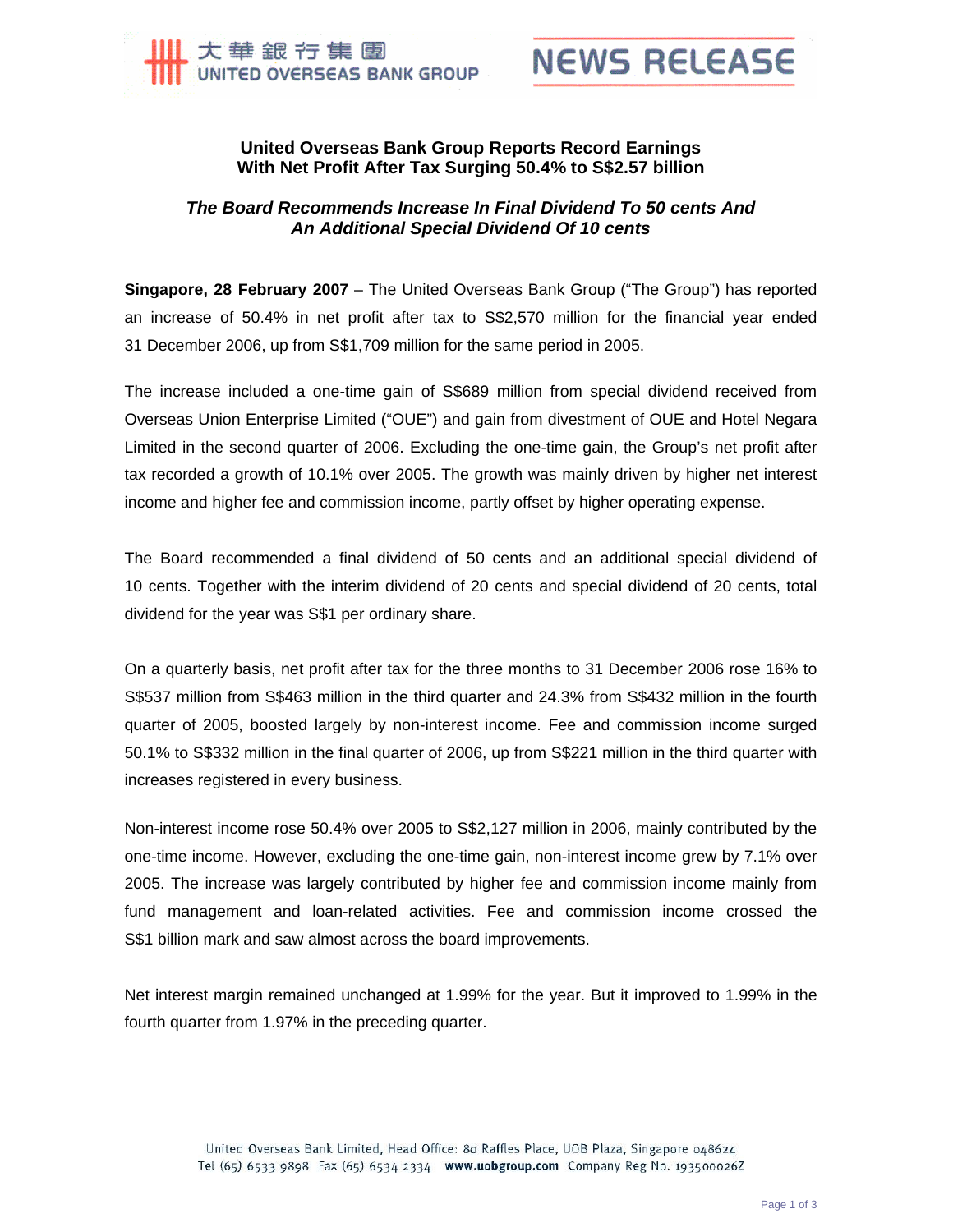Reflecting the success of the regionalisation efforts, offshore contributions rose more than 10 percentage points to 32.5% from 22.4% from a year ago. .

Total assets as at 31 December 2006 amounted to S\$161,312 million, up 11.2% from a year ago. The increase was attributed mainly to higher customer loans and securities. Net customer loans grew 14.5% during the year to S\$76,875 million, driven by higher terms loans and housing loans. The increase in gross loans was seen across all industries, particularly from non-bank financial institutions and housing loans, which grew 23.6% and 13.6% respectively over 2005.

Total deposits grew 12.2% over the year to S\$129,000 million as at 31 December 2006. The growth was mainly from customer deposits which accounted for 74.1% of total deposits. Loans-to-deposit ratio increased 2.0% points to 80.5% as at 31 December 2006.

The Group's banking subsidiaries in Malaysia, Thailand and Indonesia continue to be main offshore contributors. Pre-tax profit from the ASEAN countries (excluding Singapore) rose more than 80% for the year.

Mr Wee Ee Cheong, the Group's Deputy Chairman and President said, "We are pleased with the good set of results despite the intense competition and infrastructure work in the region. Our core business remains strong. Our margins are up. Fee and commission crossed the S\$1 billion mark. Our investments in non-interest income platform and regionalisation are paying off.''

"There is still work to be done. The regional markets are financially in good shape. The good news is we have in place an expanded platform where we can deliver our products and services to an enlarged customer base. We will continue to be disciplined in laying the groundwork for that distribution platform by building on shared resources in terms of regional talent, infrastructure, information technology and risk management and controls. All in, we have made significant progress in our ambition towards building a premier regional bank. "

Total operating expenses increased 21.9% to S\$1,736 million in 2006, partly due to the consolidation of Bank Buana's operating expenses with effect from November 2005. Excluding the one-time gain, the Group's expense-to-income ratio increased to 41.1% in 2006.

The Group's asset quality remains strong. Its non-performing loans ("NPLs") decreased 19.5% to S\$3,165 million as at 31 December 2006. Correspondingly, NPL ratio improved from 5.6% to 4.0% during the same period.